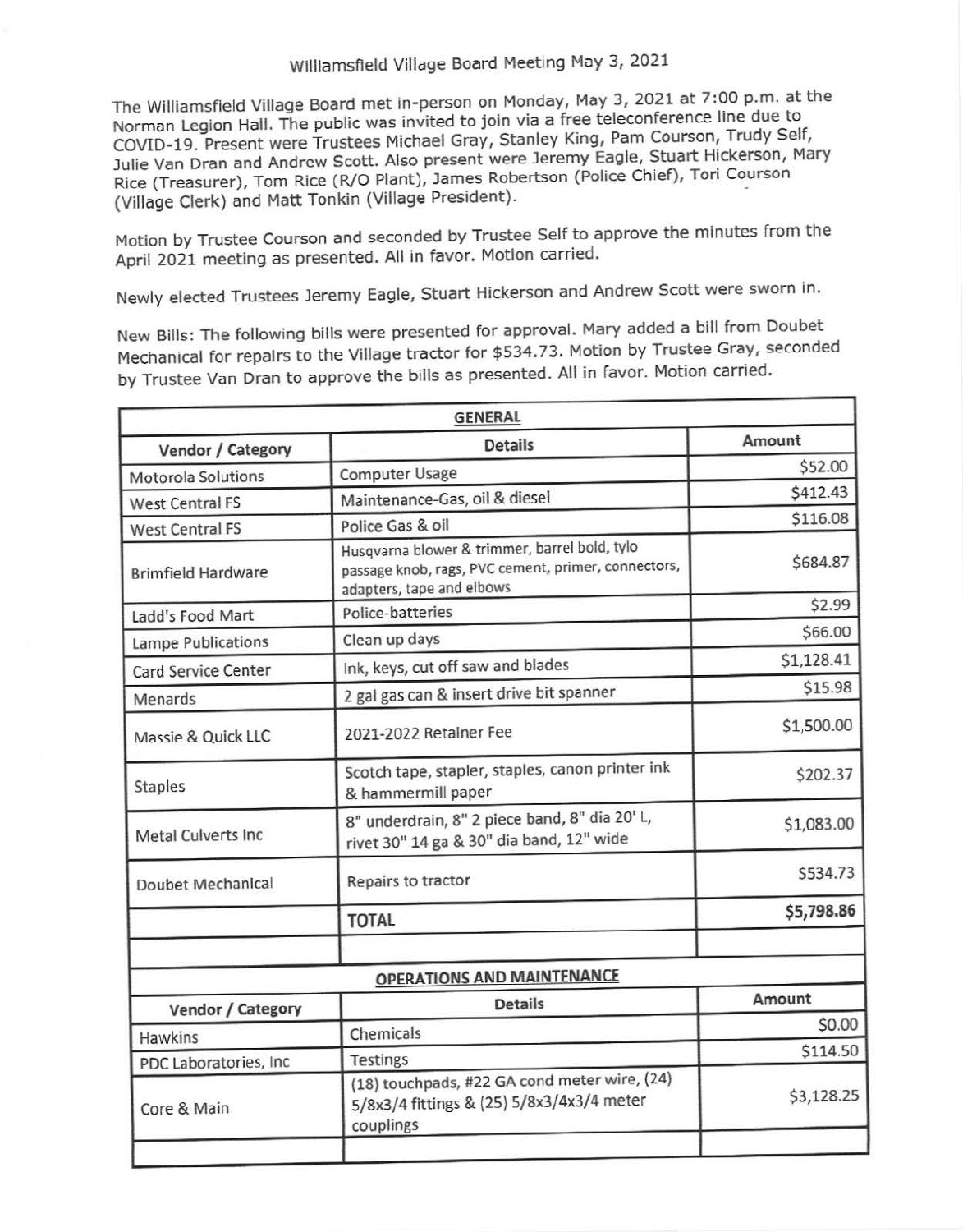|  | ΤΩΤΔΙ | \$3.242.75 |
|--|-------|------------|
|--|-------|------------|

Financial Statements: Trustee Gray provided details on the review of financial statements, percent over and percent under for the month. Motion by Trustee Gray and seconded by Trustee Van Oran to approve the financial statements. All in favor. Motion carried.

Public Comment: NA

Correspondence: President Tonkin reminded the Board about the online Elected Officials Municipal Law Seminar hosted by Miller, Hall and Triggs on Saturday, May 15 from 9am to 11:30am; he received a flier from Brocke Well and Pump Inc advertising their services; IML sent information on workman's comp, risk, and management insurance.

Street Report: Trustee King said they laid cold patch, straightened culverts. They plan to purchase more cold patch.

Police Report: Chief Robertson stated he has not noticed as many people not stopping at Gale street; he is going to give notices to homeowners with nuisance ordinance violations. The following calls for service were handled by the police department for the month of April:

## **POLICE REPORT**

**Category Status / Resolution** 

| Category                       | Status / Resolution             |  |  |
|--------------------------------|---------------------------------|--|--|
| (2) Harassment complaints      | <b>Report of File</b>           |  |  |
| (1) Person down                | No report                       |  |  |
| (4) Alarm Calls                | False alarms/accidental         |  |  |
| (3) 911 hang up                | No report/accidental            |  |  |
| (1) Fraud complaint            | Report on file (county handled) |  |  |
| (1) Accident report            | Report on file                  |  |  |
| Driving complaint              | Provided for extra patrol       |  |  |
| <b>Order Protect Violation</b> | Report on file (county handled) |  |  |
| <b>ATV Ordinance Violation</b> | Report on file                  |  |  |

## **CITATIONS ISSUED IN APRIL**

| Violations                  | <b>Citations</b> | Warnings |
|-----------------------------|------------------|----------|
| Seatbelt                    |                  |          |
| Speeding                    |                  |          |
| Disobeyed Stop Sign         |                  |          |
| <b>Ordinance Violations</b> |                  |          |
| Other                       |                  |          |

Parks Report: Pam Courson stated the park association met on Tuesday, April 27 at the park pavilion. Despite the year, they had some accomplishments for 2020; the pathway was extended and resurfaced, the golf hut was painted, a big disc golf event was held with 35 participants, National Honor Society decorated the park for Halloween, some Christmas lights were installed. Unfortunately, there was no Ag Day, Lighting of the Park, volunteer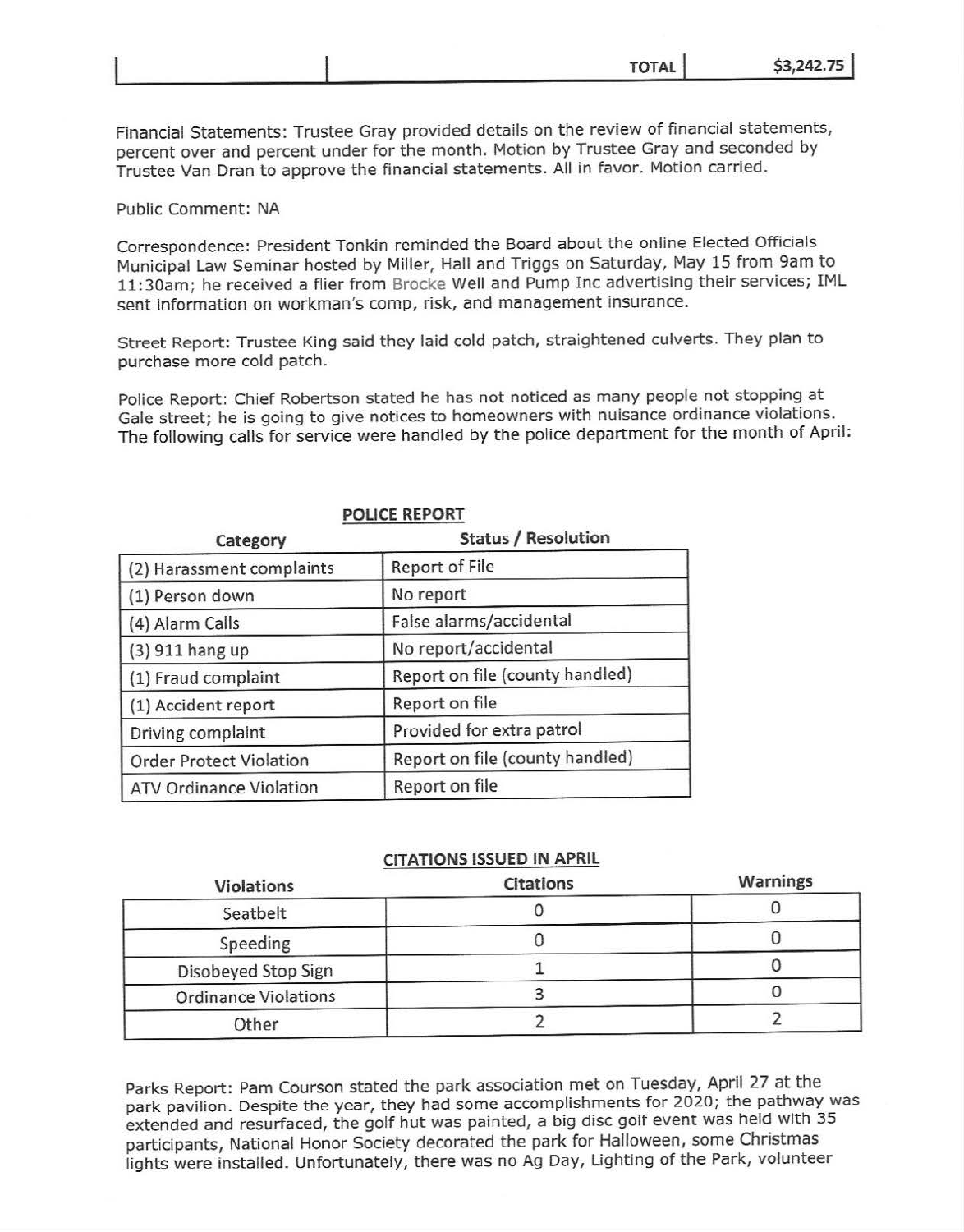work days and only a few pavilion reservations. The Parks Association wanted to thank all who helped with the workday on April 17; there were 23 volunteers (7 were high school students). Garden Club will host a plant swap on May 8th from 9:00-10:00. People are asked to bring perennials they have divided to swap with the other area gardeners, any perennial left over will be donated. Even if you do not have any plants to swap, please join us for a morning of meeting other gardeners, asking gardening questions and enjoying refreshments. Please call Pam Courson to reserve the pavilion. Ideas were discussed as to what to do about the broken bricks at the entrance for the gazebo obtaining new garbage cans, a few minor repairs at the golf hut and the broken field tile by the iron bridge. They will be making contacts about getting disc golf events scheduled for the summer and fall.

Veteran's Park Report: President Tonkin stated a meeting was held last Tuesday and a sketch of potential upgrades/changes was distributed from Andy Fritz showing an expanded monument area leaving space for new monuments and the sign, new wheels on the cannon, pathways throughout the park including one from the future ADA parking in front of the KP Hall and a path dividing the front from the back of the park which contained the caboose and a new pavilion and hopefully farmers/craft markets can be held there. The biggest response from the surveys sent out was a request for a farmers/craft market; President Tonkin reached out to Joanie Stiers and Kent Rigg from FFA and asked if they would be interested in hosting; President Tonkin, Kent and Joanie plan to meet Wednesday to discuss goals.

Covid Status: President Tonkin stated The Village could expect up to \$23,000 from the American Rescue Plan Funds and Andy at Bruner, Cooper and Zuck stated Villages are using the funds for infrastructure and water updates.

Infrastructure and Maintenance Committee Report: President Tonkin stated he has met with Trustee Scott and discussed holding monthly meetings a week prior to the Village Board meeting to report to the Board; proposed members possibly including 2 Village Trustees, a maintenance department member, Township member, Sewer District member and 3 community members. They also discussed the near term like general maintenance, summer sidewalk reports, siren relocation, prioritizing spending, seeking grant opportunities and long terms goals like new sidewalks, drainage/stormwater improvement, prioritizing spending, unsightly properties and seeking grant opportunities.

Water Report: Tom Rice stated he will need to purchase steel fittings to have on hand before it becomes a problem in the near future. Tom requested that the non-profit Williamsfield Historical Society water bill be waived, it would cost the Village over \$100 to install the meter and reader and they are at the building only 1 hour every day and would not need garbage or recycle pickup. Trustee Eagle made a motion to waive the Williamsfield Historical Society's water bill. Seconded by Trustee Van Dran. All in favor. Motion carried. Trustee Gray inquired about other non-profit's in Williamsfield; it will be added to next month's agenda.

Maintenance Report: Trustee Scott stated the maintenance department fixed the KP Hall's furnace, they installed water meters and readers, they have been busy mowing, purchased a cut saw and blade to prepare to replace the culvert at Olive and Gale. The maintenance department requested the Parks committee have some trees trimmed at the Doubet-Benjamin Park to avoid getting scratched and a drain tile needs to be installed under the

## bridge.

Old Business: President Tonkin stated there is no update on the Water Grant. All the necessary documents are submitted to USDA for the KP Hall renovations, and the funds are secured to the Village, President Tonkin has provided a few more items relating to the Village's budget. Courtright construction and Backhoe Joe are busy but will make time for the repairs. The Bank of Farmington in Williamsfield offers bill pay and President Tonkin is going to meet with them on setting up online bill pay for the homeowners to pay their water bills. The Trustees received an email listing the current Trustee's roles and would like the new Trustees to see what vacant roles would interest them. Trustee Scott is going to